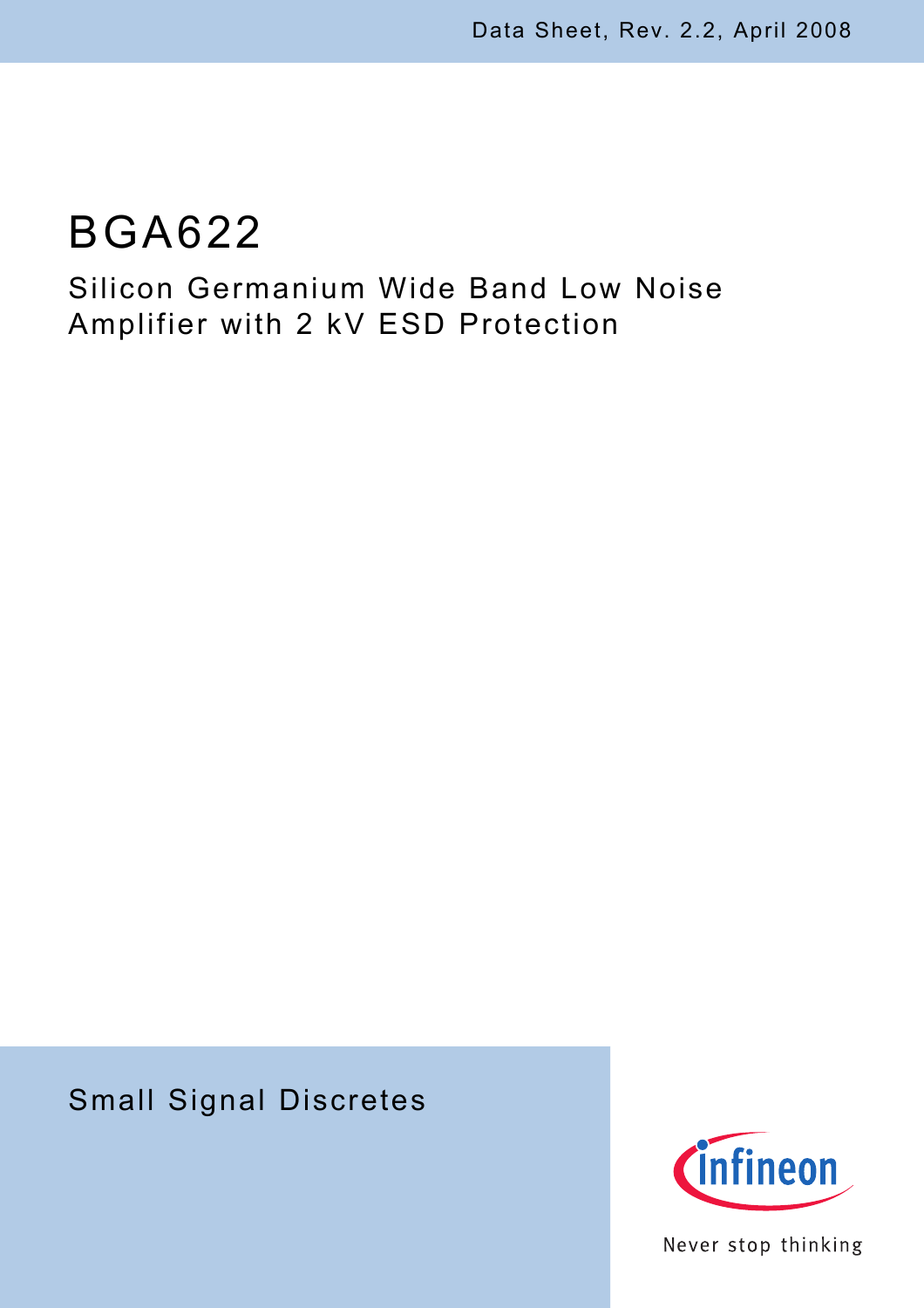**Edition 2008-04-14**

**Published by Infineon Technologies AG, 81726 München, Germany © Infineon Technologies AG 2008. All Rights Reserved.**

#### **Attention please!**

The information herein is given to describe certain components and shall not be considered as a guarantee of characteristics.

Terms of delivery and rights to technical change reserved.

We hereby disclaim any and all warranties, including but not limited to warranties of non-infringement, regarding circuits, descriptions and charts stated herein.

#### **Information**

For further information on technology, delivery terms and conditions and prices please contact your nearest Infineon Technologies Office (**[www.infineon.com](http://www.infineon.com)**).

#### **Warnings**

Due to technical requirements components may contain dangerous substances. For information on the types in question please contact your nearest Infineon Technologies Office.

Infineon Technologies Components may only be used in life-support devices or systems with the express written approval of Infineon Technologies, if a failure of such components can reasonably be expected to cause the failure of that life-support device or system, or to affect the safety or effectiveness of that device or system. Life support devices or systems are intended to be implanted in the human body, or to support and/or maintain and sustain and/or protect human life. If they fail, it is reasonable to assume that the health of the user or other persons may be endangered.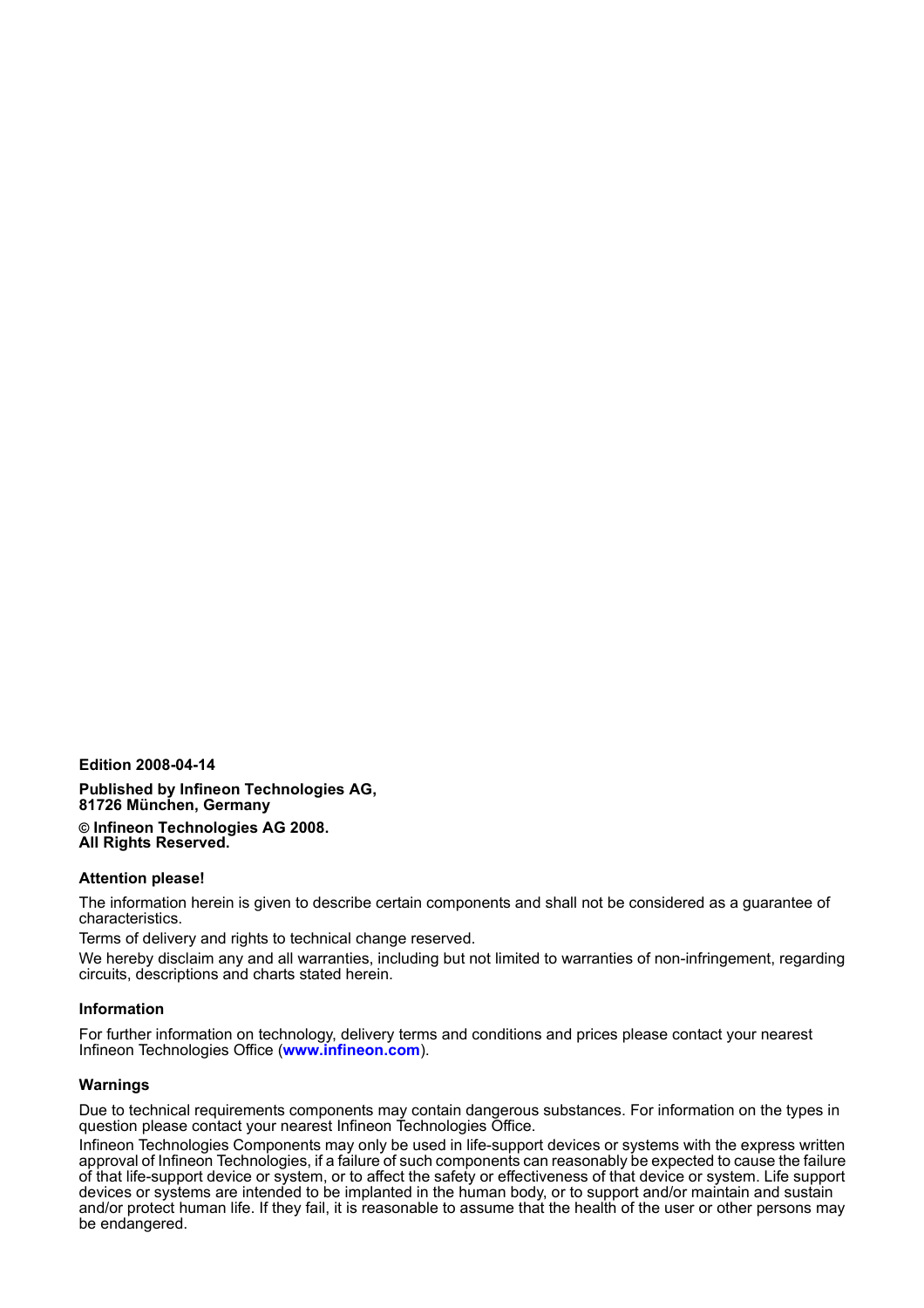

#### **BGA622, Silicon Germanium Wide Band Low Noise Amplifier with 2 kV ESD Protection**

**Revision History: 2008-04-14, Rev. 2.2**

| Previous Version: 2005-11-16                 |  |  |  |  |  |  |
|----------------------------------------------|--|--|--|--|--|--|
| Subjects (major changes since last revision) |  |  |  |  |  |  |
| Document layout change                       |  |  |  |  |  |  |
|                                              |  |  |  |  |  |  |
|                                              |  |  |  |  |  |  |
|                                              |  |  |  |  |  |  |
|                                              |  |  |  |  |  |  |
|                                              |  |  |  |  |  |  |
|                                              |  |  |  |  |  |  |
|                                              |  |  |  |  |  |  |
|                                              |  |  |  |  |  |  |
|                                              |  |  |  |  |  |  |

#### **Trademarks**

SIEGET® is a registered trademark of Infineon Technologies AG.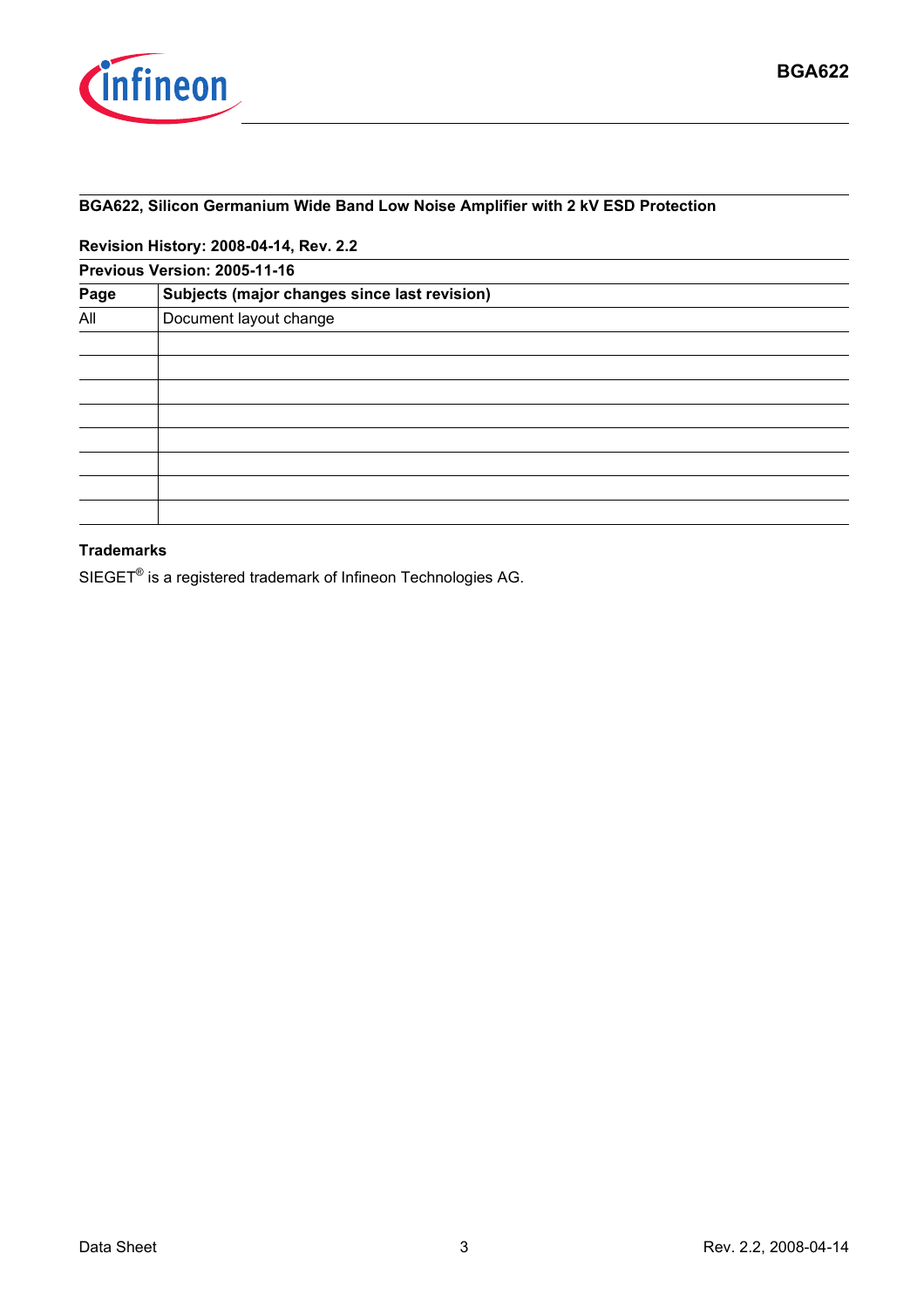

**Silicon Germanium Wide Band Low Noise Amplifier with 2 kV ESD Protection**

## **1 Silicon Germanium Wide Band Low Noise Amplifier with 2 kV ESD Protection**

#### **Feature**

- High gain
	- $|S_{21}|^2$  = 15.0 dB at 1.575 GHz  $|S_{21}|^2$  = 14.2 dB at 1.9 GHz
	- $|S_{21}|^2$  = 13.6 dB at 2.14 GHz
- Low noise figure,  $NF = 1.0$  dB at 1.575 GHz
- Operating frequency range 0.5 6 GHz
- Typical supply voltage: 2.75 V
- On/Off-Switch
- Output-match on chip, input pre-matched
- Low part count
- 70 GHz $f<sub>T</sub>$  Silicon Germanium technology
- 2 kV HBM ESD protection (Pin-to-Pin)
- Pb-free (RoHS compliant) package



#### **Applications**

LNA for GSM, GPS, DCS, PCS, UMTS, Bluethooth, ISM and WLAN





#### **Description**

The BGA622 is a wide band low noise amplifier, based on Infineon Technologies' Silicon Germanium Technology B7HF. In order to provide the LNA in a small package the out-pin is simultaneously used for RF out and On/Off switch. This functionality can be accessed using a RF-Choke at the Out pin, where a DC level of 0 V or an open switches the device on and a DC level of  $V_{\text{CC}}$  switches the device off. While the device is switched off, it provides an insertion loss of 24 dB together with a high  $IIP_3$  up to 20 dBm.

| <b>Type</b>   | Package | <b>Marking</b> |
|---------------|---------|----------------|
| <b>BGA622</b> | SOT343  | <b>BXs</b>     |

*Note:ESD: Electrostatic discharge sensitive device, observe handling precaution*

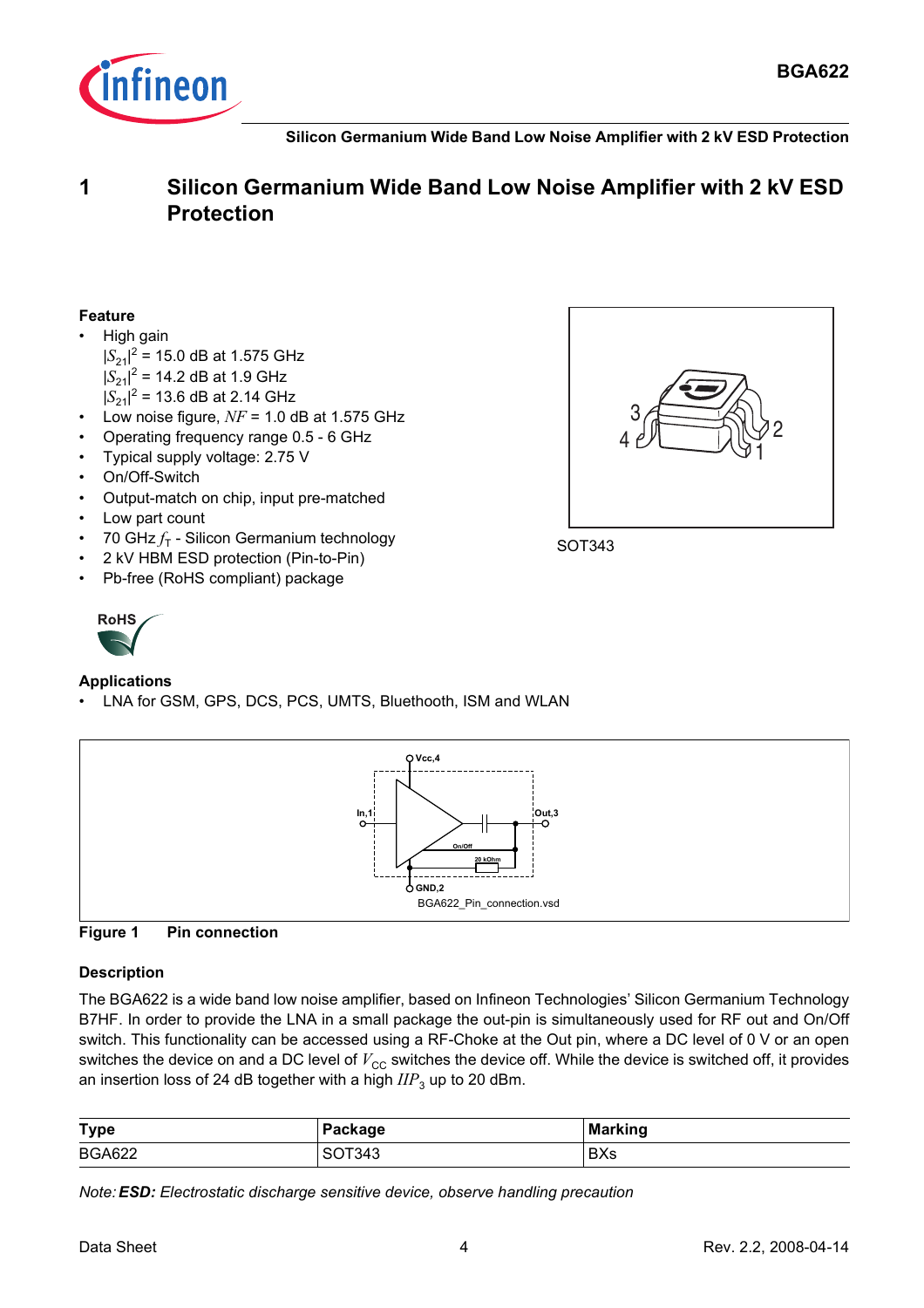

#### **Silicon Germanium Wide Band Low Noise Amplifier with 2 kV ESD Protection**

#### **Maximum Ratings**

#### **Table 1 Maximum ratings**

| <b>Parameter</b>                                      | Symbol             | <b>Limit Value</b> | Unit        |
|-------------------------------------------------------|--------------------|--------------------|-------------|
| Voltage at pin $V_{\text{cc}}$                        | $V_{\rm CC}$       | 3.5                | V           |
| Voltage at pin Out                                    | $V_{\text{out}}$   | 4                  | V           |
| Current into pin In                                   | $I_{\text{in}}$    | 0.1                | mA          |
| Current into pin Out                                  | $I_{\text{out}}$   |                    | mA          |
| Current into pin $V_{\rm CC}$                         | $I_{\text{Vcc}}$   | 10                 | mA          |
| RF input power                                        | $P_{\text{in}}$    | 6                  | dBm         |
| Total power dissipation, $T_s$ < 139 °C <sup>1)</sup> | $P_{\text{tot}}$   | 35                 | mW          |
| Junction temperature                                  | $T_{\text{J}}$     | 150                | $^{\circ}C$ |
| Ambient temperature range                             | $T_{\rm A}$        | $-65150$           | $^{\circ}C$ |
| Storage temperature range                             | $T_{\mathtt{STG}}$ | $-65150$           | $^{\circ}C$ |
| ESD capability all pins (HBM: JESD22-A114)            | $V_{\mathsf{ESD}}$ | 2000               | $\vee$      |

 $1)$   $T_S$  is measured on the ground lead at the soldering point

#### *Note: All Voltages refer to GND-Node*

#### **Thermal resistance**

#### **Table 2 Thermal resistance**

| <b>Parameter</b>                         | Svmbol                     | <b>Value</b> | Unit |
|------------------------------------------|----------------------------|--------------|------|
| Junction - soldering point <sup>1)</sup> | $\Lambda$ <sup>th</sup> JS | 300          | K/W  |

1) For calculation of  $R_{thJA}$  please refer to Application Note Thermal Resistance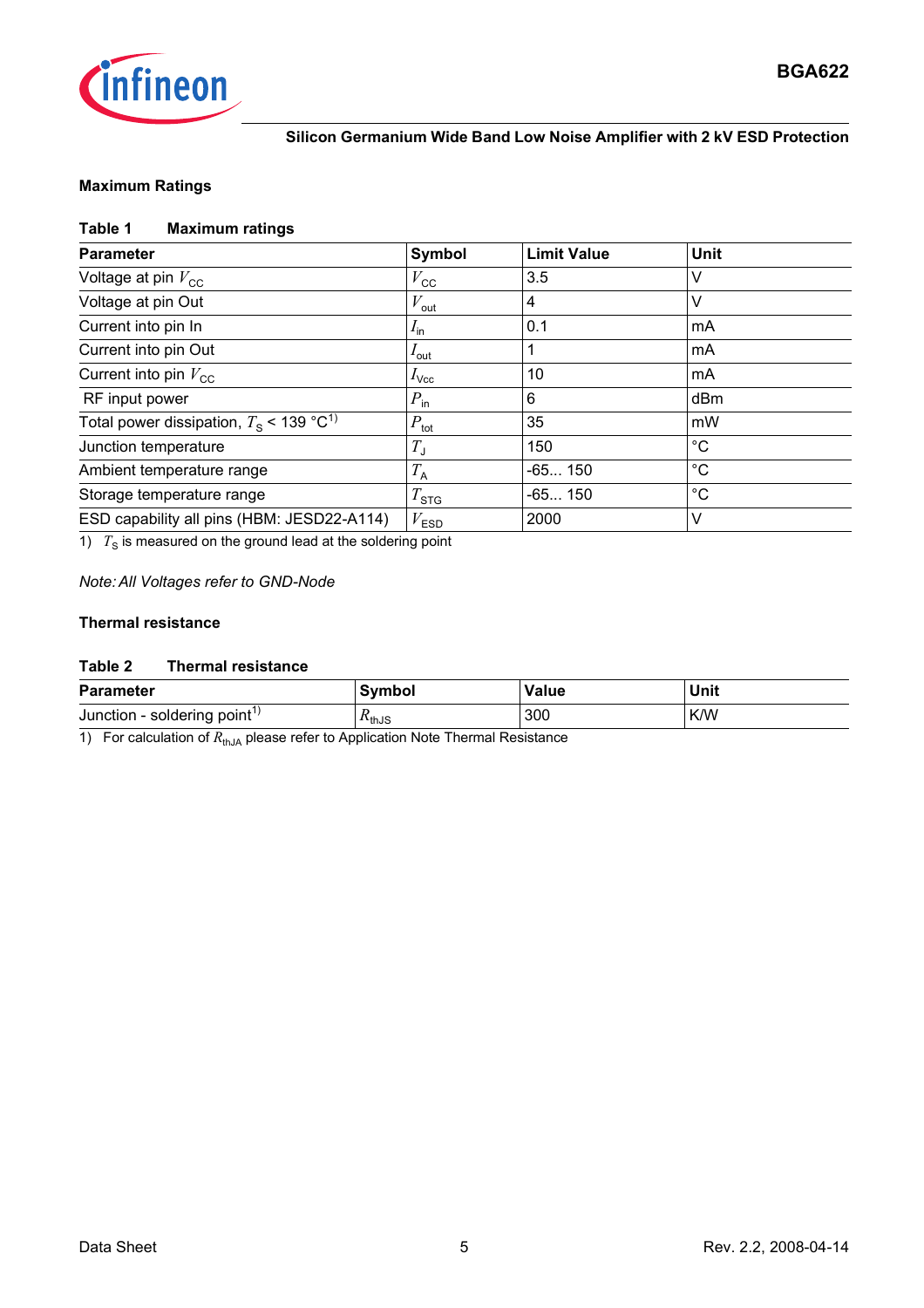

## **2 Electrical Characteristics**

## 2.1 **Electrical characteristics at**  $T_A$  **= 25 °C (measured according to [Figure 2](#page-6-0))** *V***CC = 2.75 V, Frequency = 1.575 GHz, unless otherwise specified**

<span id="page-5-0"></span>

| <b>Parameter</b>                                                 | <b>Symbol</b><br><b>Values</b> |      |         | <b>Unit</b> |     | Note /                                                                  |
|------------------------------------------------------------------|--------------------------------|------|---------|-------------|-----|-------------------------------------------------------------------------|
|                                                                  |                                | Min. | Typ.    | Max.        |     | <b>Test Condition</b>                                                   |
| Insertion power gain                                             | $ S_{21} ^2$                   |      | 15.0    |             | dB  |                                                                         |
| Insertion power gain (Off-State)                                 | $ S_{21} ^2$                   |      | $-27$   |             | dB  |                                                                         |
| Input return loss (On-State)                                     | $RL_{in}$                      |      | 5       |             | dB  |                                                                         |
| Output return loss (On-State)                                    | $RL_{\text{out}}$              |      | 12      |             | dB  |                                                                         |
| Noise figure ( $Z_s$ = 50 $\Omega$ )                             | $F_{50\Omega}$                 |      | 1.00    |             | dB  | $f = 0.1$ GHz                                                           |
| Input third order intercept point <sup>1)</sup><br>(On-State)    | $I\!IP_3$                      |      | 0       |             | dBm | $\Delta f$ = 1 MHz,<br>$P_{IN}$ = -28 dBm                               |
| Input third order intercept point <sup>1)</sup><br>(Off - State) | $\mathit{HP}_3$                |      | 20      |             | dBm | $\Delta f = 1$ MHz,<br>$P_{IN}$ = -8 dBm                                |
| Input power at 1 dB gain compression                             | $P_{\text{-1dB}}$              |      | $-16.5$ |             | dBm |                                                                         |
| Total device off current                                         | $I_{\text{tot-off}}$           | 130  | 260     | 420         | μA  | $V_{\rm CC}$ = 2.75 V,<br>$V_{\text{out}} = V_{\text{CC}}$              |
| Total device on current                                          | $I_{\text{tot-on}}$            | 4.0  | 5.8     | 7.8         | mA  | $V_{\rm CC}$ = 2.75 V                                                   |
| On / Off switch control voltage                                  | $V_{\mathsf{on}}$              | 0    |         | 0.8         | V   | $V_{\rm CC}$ = 2.75 V<br>ON-Mode:<br>$V_{\text{out}} = V_{\text{on}}$   |
|                                                                  | $V_{\text{off}}$               | 2.0  |         | 3.5         | V   | $V_{\rm CC}$ = 2.75 V<br>OFF-Mode:<br>$V_{\text{out}} = V_{\text{off}}$ |

#### **Table 3 Electrical Characteristics**

1) *IP*<sub>3</sub> values depends on termination of all intermodulation frequency components. Termination used for this measurement is 50 Ω from 0.1 to 6 GHz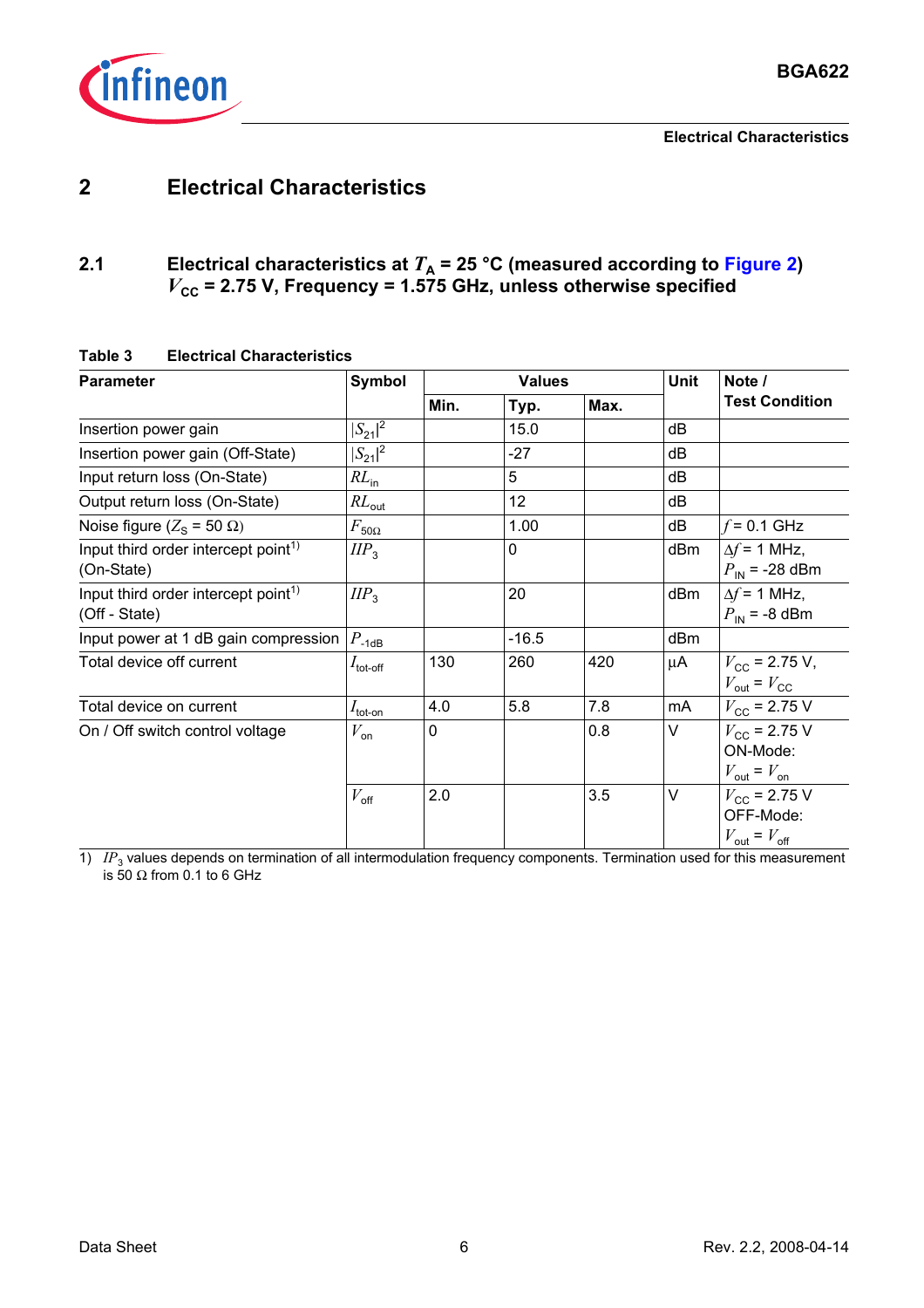

### **2.2 Electrical characteristics at**  $T_A$  **= 25 °C (measured according to [Figure 2](#page-6-0))** *V*<sub>cc</sub> = 2.75 V, Frequency = 2.14 GHz, unless otherwise specified

#### **Table 4 Electrical Characteristics**

| <b>Parameter</b>                                               | Symbol            | <b>Values</b> |       |      | Unit | Note /                                          |
|----------------------------------------------------------------|-------------------|---------------|-------|------|------|-------------------------------------------------|
|                                                                |                   | Min.          | Typ.  | Max. |      | <b>Test Condition</b>                           |
| Insertion power gain                                           | $ S_{21} ^2$      |               | 13.6  |      | dB   |                                                 |
| Insertion power gain (Off-State)                               | $ S_{21} ^2$      |               | $-24$ |      | dB   |                                                 |
| Input return loss (On-State)                                   | $RL_{in}$         |               | 7     |      | dB   |                                                 |
| Output return loss (On-State)                                  | $RL_{\text{out}}$ |               | 10    |      | dB   |                                                 |
| Noise figure ( $Z_s$ = 50 $\Omega$ )                           | $F_{50\Omega}$    |               | 1.05  |      | dB   |                                                 |
| Input third order intercept Point <sup>1)</sup><br>(On-State)  | $\mathit{HP}_3$   |               | 3     |      | dBm  | $\Delta f$ = 1 MHz,<br>$P_{IN}$ = -28 dBm       |
| Input third order intercept point <sup>1)</sup><br>(Off-State) | $\mathit{HP}_3$   |               | 20    |      | dBm  | $\Delta f$ = 1 MHz,<br>$P_{\text{IN}}$ = -8 dBm |
| Input power at 1 dB gain compression $ P_{-1dB} $              |                   |               | $-13$ |      | dBm  |                                                 |

1) *IP*<sub>3</sub> values depends on termination of all intermodulation frequency components. Termination used for this measurement is 50  $\Omega$  from 0.1 to 6 GHz



<span id="page-6-0"></span>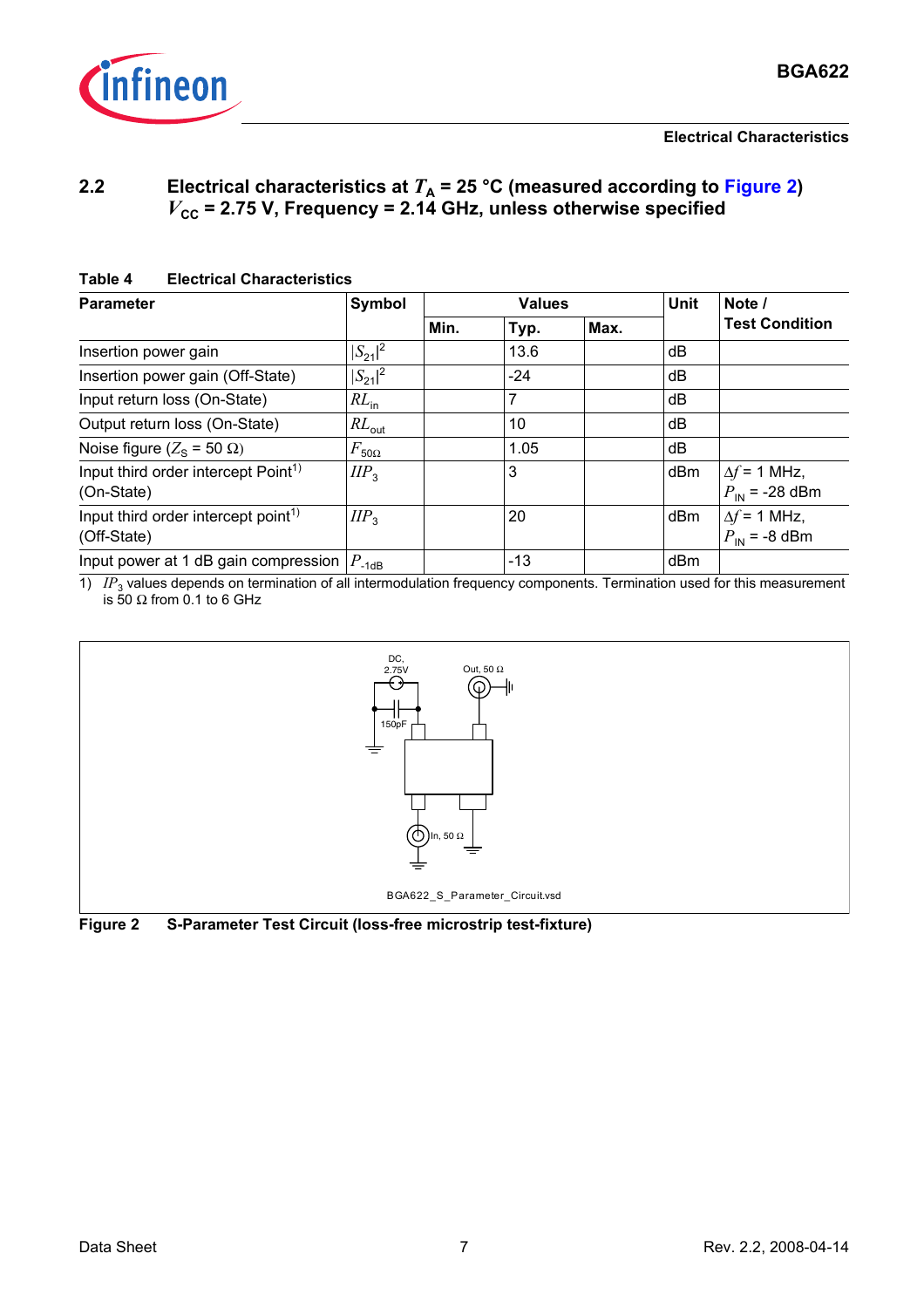

### **BGA622**

#### **Electrical Characteristics**



**Figure 3 Application Circuit for 1800 - 2500 MHz**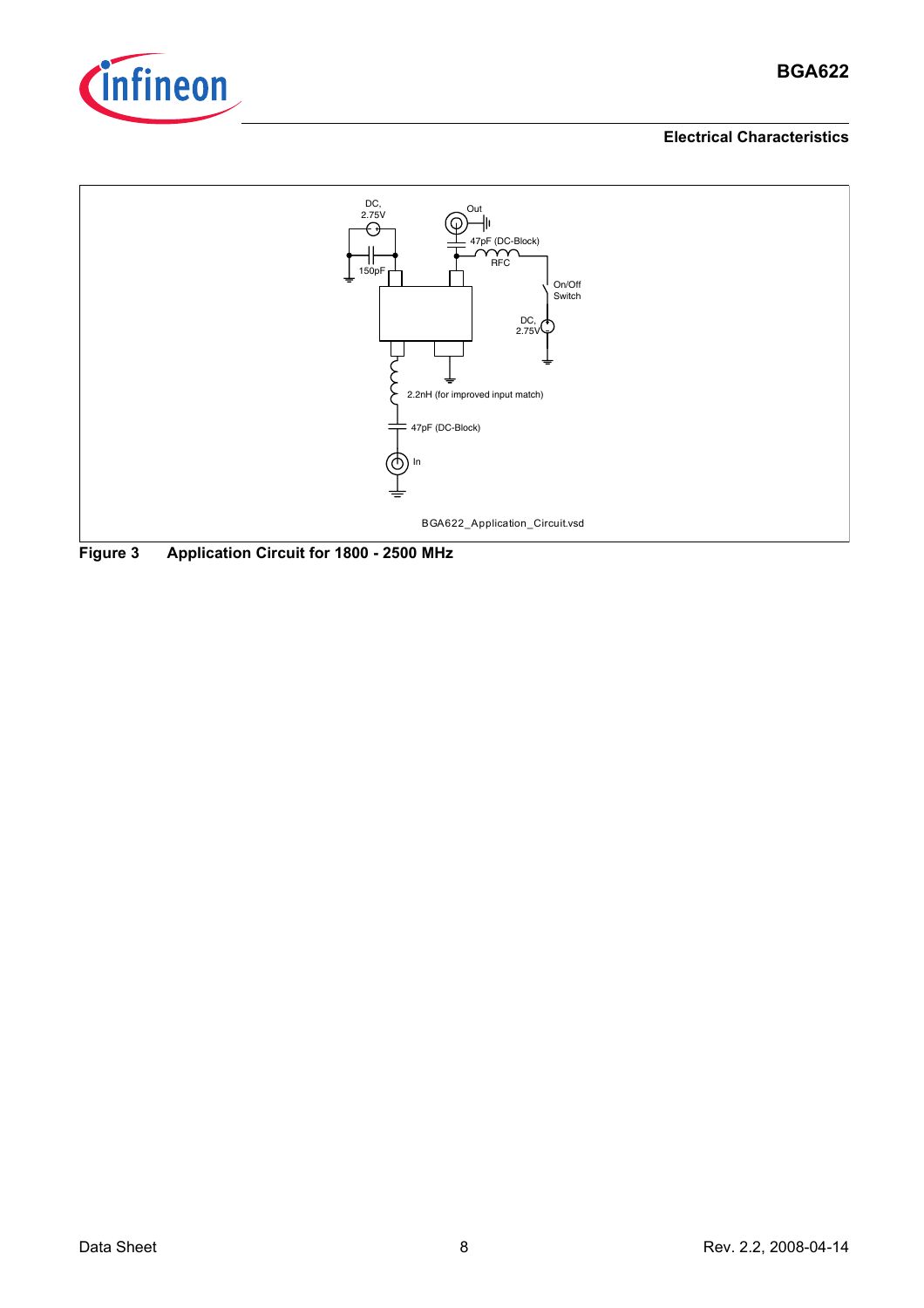

**Measured Parameters**

## **3 Measured Parameters**









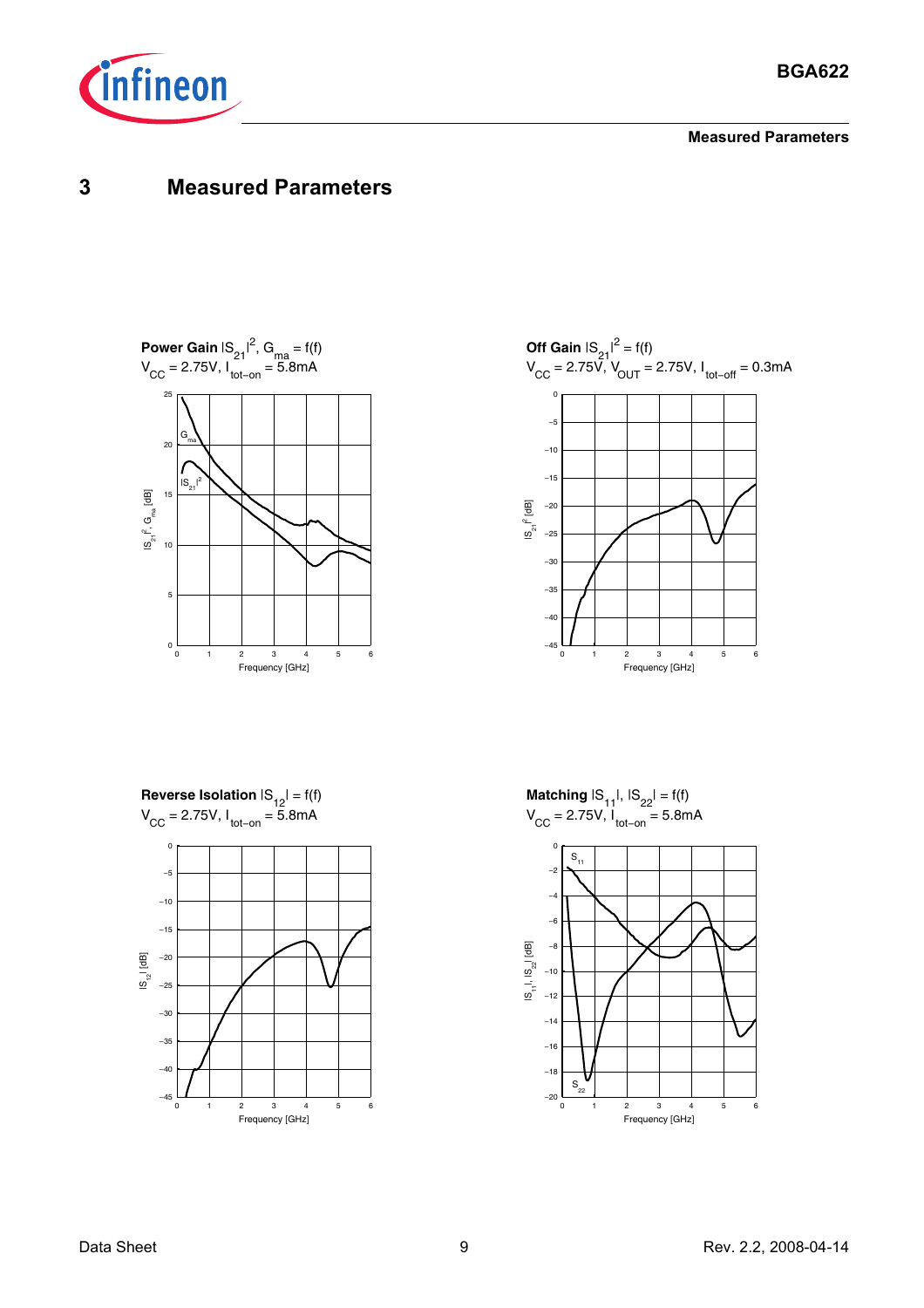

**Stability** K,  $B_1 = f(f)$  $V_{\text{CC}} = 2.75V, I_{\text{tot-on}} = 5.8mA$ 



**Noise Figure**  $F = f(f)$  $V_{\text{CC}} = 2.75V, I_{\text{tot-on}} = 5.8$ mA, Z<sub>S</sub> = 50Ω 0 0.5 1 1.5 2 2.5 3  $0.5 L$ 0.6 0.7 0.8 0.9 1 1.1 1.2 1.3 1.4 1.5 Frequency [GHz] F [dB]

**Input Compression Point**  $P_{-1dB} = f(V_{CC})$ f = 2.14GHz,  $T_A$  = parameter in °C



**Device Current**  $I_{\text{tot-on}} = f(T_A, V_{CC})$  $V_{\text{CC}}$  = parameter in V

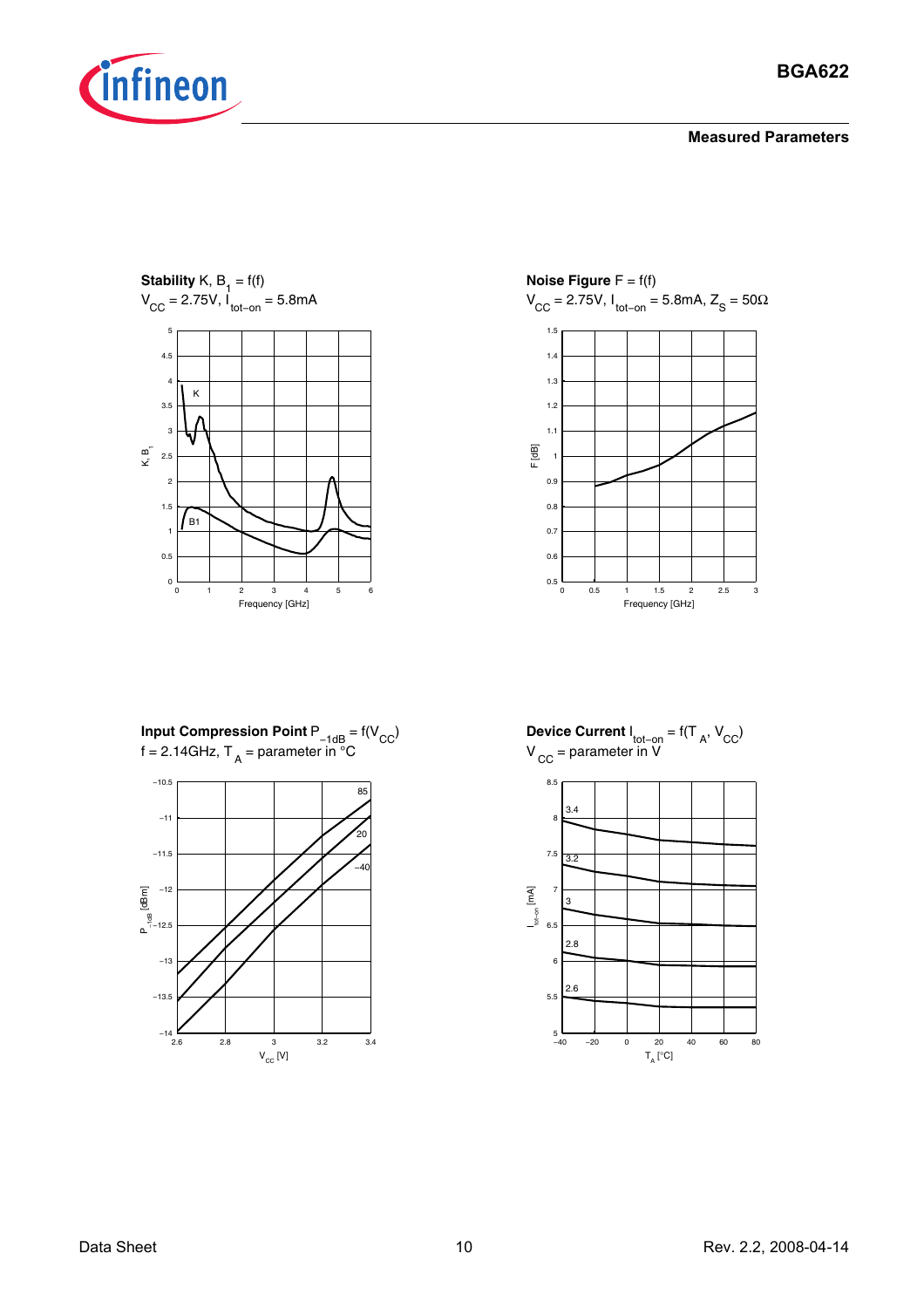



**Power Gain**  $|S_{21}|^2 = f(T_A, V_{CC})$  $f = 2.14$ GHz, V<sub>CC</sub> = parameter in V



**Power Gain**  $|S_{21}|^2 = f(V_{CC}, T_A)$ f = 2.14GHz,  $T_A$  = parameter in °C